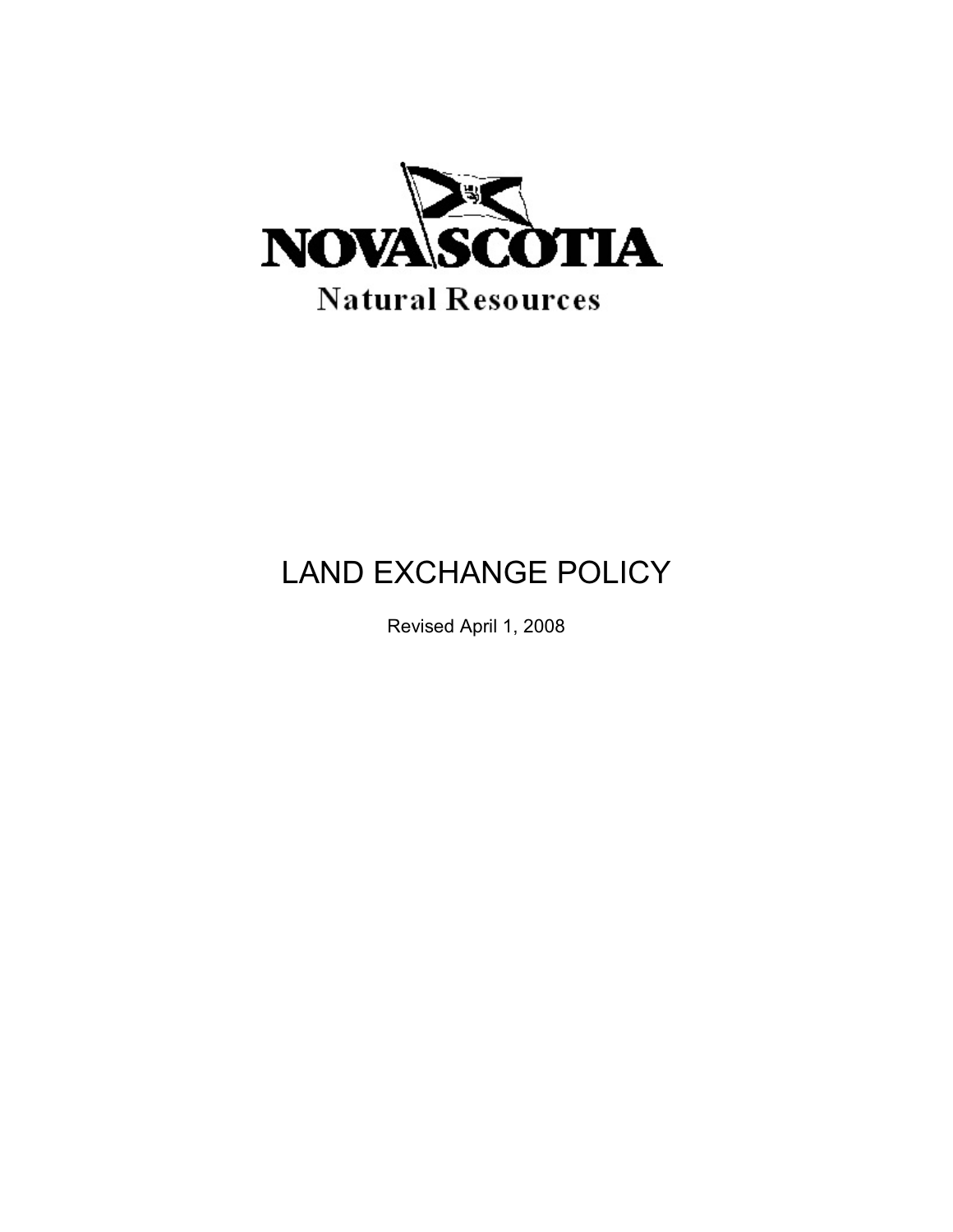## **Table of Contents**

| 1.               |          |  |
|------------------|----------|--|
| 2.               |          |  |
| 3.               |          |  |
| $\overline{4}$ . |          |  |
| 5.               |          |  |
| 6.               |          |  |
| 7 <sub>1</sub>   |          |  |
| 8.               |          |  |
| 9.               | L.<br>J. |  |
| 10.              |          |  |
| 11.              |          |  |
| 12.              |          |  |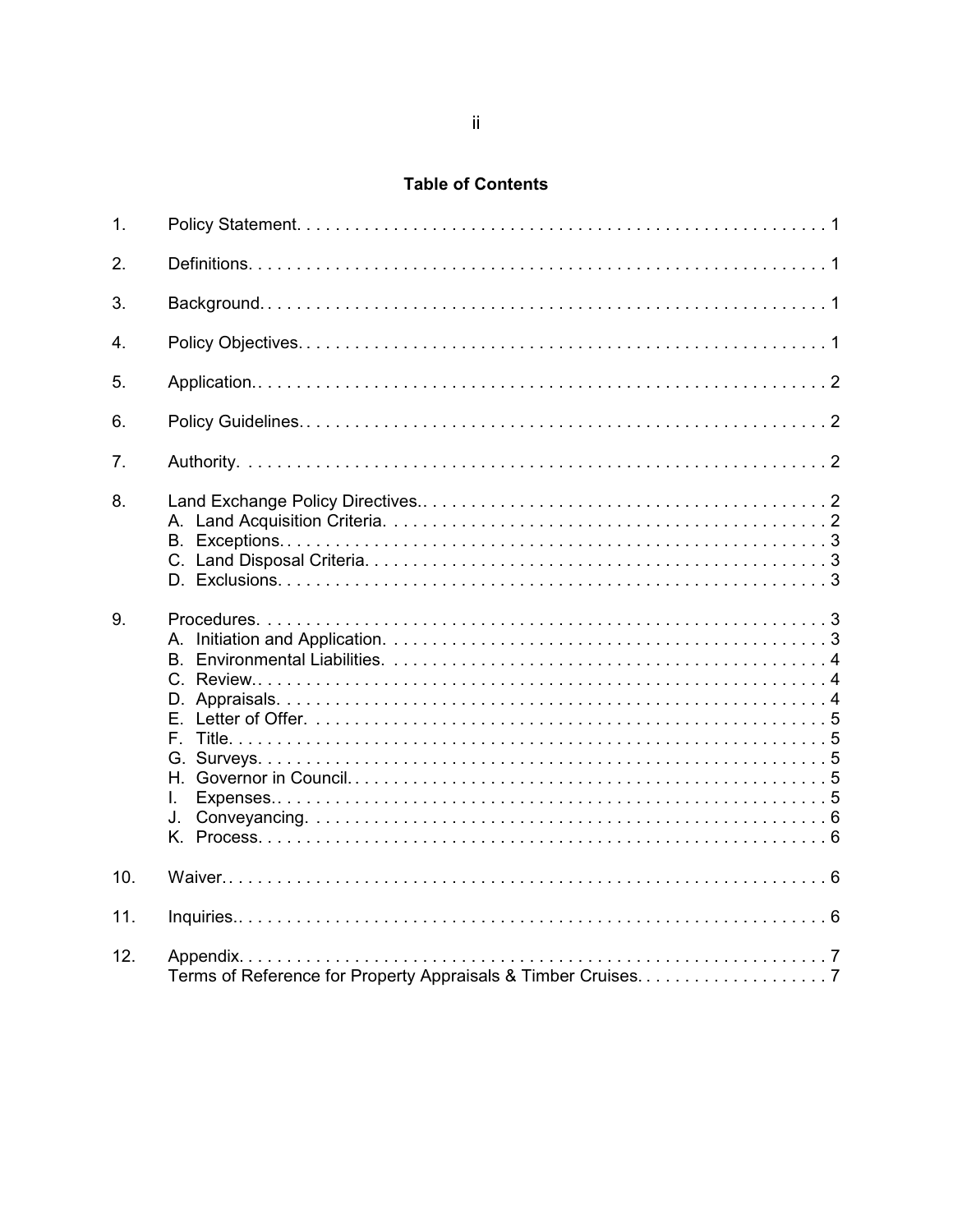## **1. Policy Statement**

It is the policy of the Department of Natural Resources that Crown Land may be exchanged for privately held land where the acquisition of the privately held land has a clear benefit to the Province of Nova Scotia.

#### **2. Definitions**

- (a) "Crown" means Her Majesty in right of the Province;
- (b) "Crown Lands" means all or any part of land under the administration and control of the Minister, as stated in the *Crown Lands Act*;
- (c) "Department" means the Department of Natural Resources;
- (d) "Director of Surveys" means the Director of Surveys appointed pursuant to the *Crown Lands Act*;
- (e) "grant", means the initial transfer of Crown lands from the Crown to a person or registered entity;
- (f) "Minister" means the Minister of Natural Resources;
- (g) "IRM" means the Department's Integrated Resource Management process;
- (h) "Province" means the Province of Nova Scotia.

#### **3. Background**

The Department owns and manages Crown lands for all the citizens of Nova Scotia. Because it is entrusted to manage lands for public use, the Department must ensure that responsible and sustainable management, and public use and benefit, take priority over individual or private use. There is no statutory obligation to exchange lands. Land exchanges should rather be viewed as the Department's opportunity to broaden and/or increase the resource base and the land values significant to Nova Scotians.

An inclusive and consistent land exchange policy is needed for future considerations of land exchange proposals. The following policy will assist applicants and department personnel in evaluating the merits of a particular exchange. The goal is to promote exchanges which produce an advantage to the Province and to discourage those which do not produce an advantage. The process of submitting a land exchange application is costly and time consuming. The evaluation of land exchange proposals creates a substantial demand on Department personnel.

Applicants are encouraged to thoroughly canvass the private sector real estate market for suitable lands before submitting an exchange proposal to the Crown. Applicants who study this policy and evaluate the merits of a proposal prior to submitting an application will be prepared for the process and delays, and the uncertainty of obtaining approvals.

## **4. Policy Objectives**

To establish criteria to guide Department staff: in advising prospective applicants; in reviewing applications; and in making recommendations regarding exchanges of privately held lands for Crown lands.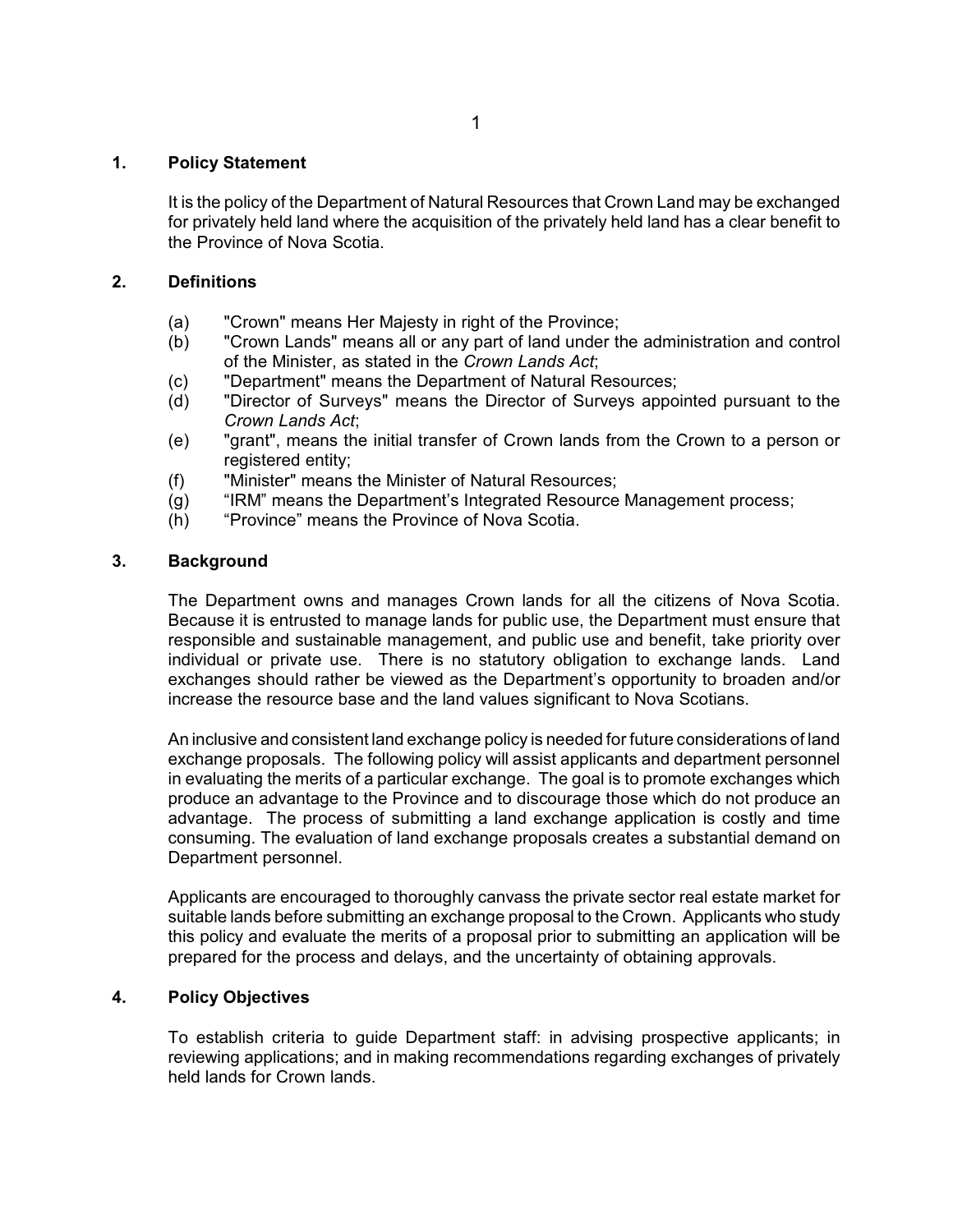## **5. Application**

This policy applies to all land exchanges involving Crown Lands.

#### **6. Policy Guidelines**

Examples of privately held land that may have potential for acquisition by the Crown through exchange would include those that:

- a. consolidate with existing Crown land holdings;
- b. reduce boundary line maintenance;
- c. contribute to Departmental programs (ie, forestry, wildlife, parks, minerals);
- d. offer significant resource features to the Crown such as:
	- i. wildlife or wetland habitats,
	- ii. recreational opportunities,
	- iii. coastal habitats,
	- iv. ecologically significant areas,
	- v. access to Crown lands or water-based resources, or
	- vi. forest and geological resources.

## **7. Authority**

Subsection 7(c) of the *Crown Lands Act* provides that:

"With the approval of the Governor in Council, the Minister may exchange Crown lands for privately owned lands;"

## **8. Land Exchange Policy Directives**

A. Land Acquisition Criteria:

Exchanges may be made only where the lands to be acquired by the Crown meet the following criteria:

- i. at least one of the following:
	- (1) they have more than 50% of their boundary in common with Crown land,
	- (2) they border on Crown land and utilize boundaries not requiring periodic maintenance (e.g. roads, rivers) such that the length of the boundary requiring maintenance is reduced, or
	- (3) they adjoin other privately held land located within a major block of Crown land such that acquisition would lead to future consolidation of land units;
- ii. have free and clear title that can be obtained by the Crown under the *Land Registration Act;*
- iii. have no associated undue restrictions imposed on the conveyance, which the Department is not prepared to accept;
- iv. have no known or suspected environmental liabilities, contamination, or public safety issues; and,
- v. must be of equal or greater monetary value (as determined by appraisal or timber cruise prepared in accordance with the Terms of Reference found in the Appendix) than the Crown land being exchanged.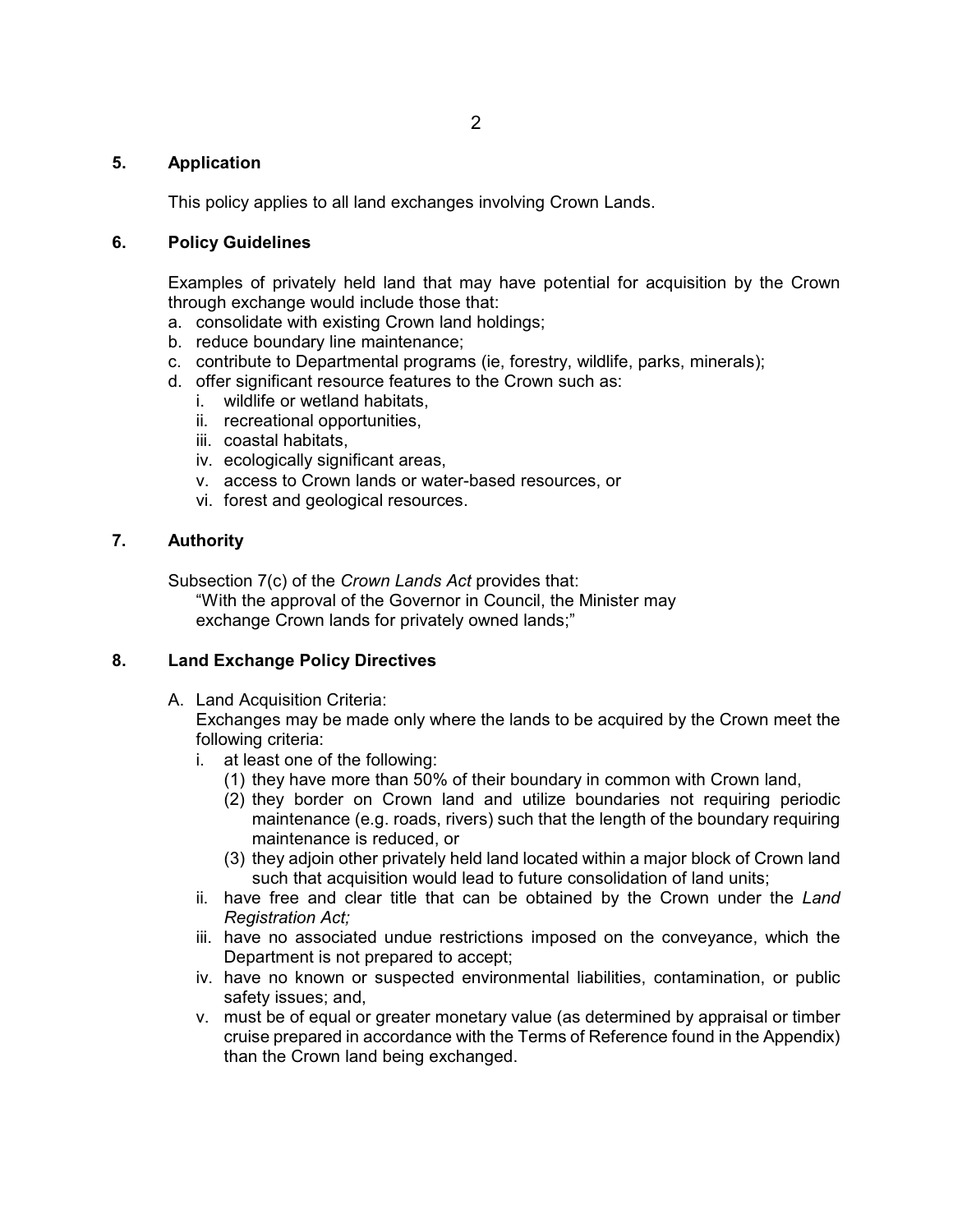B. Exceptions to A i:

Exceptions may be made where the lands to be acquired by the Crown meet any one of the following criteria:

- i. they provide access to Crown land (including submerged land) or Crown resources;
- ii. they would facilitate the implementation of Departmental programs or projects;
- iii. they have ecological, cultural, scientific, or economic importance; or
- iv. their acquisition would provide a significant environmental, social, or economic benefit.
- C. Land Disposal Criteria:

Exchanges may be made only where the lands to be disposed of by the Crown:

- i. have no known ecological, cultural, or scientific importance;
- ii. are not a coastal, riparian, or wetland resource;
- iii. do not border on navigable lakes or waterways;
- iv. are not required to provide access to Crown land (including submerged land) or Crown resources;
- v. are free of Departmental commitments;
- vi. have less than 50% of their boundary in common with other Crown lands; and,
- vii will not sever a larger parcel of Crown land into two or more separate parcels, or otherwise diminish the integrity of the Crown block. (Revised April 1, 2008)
- D. Exclusions:

The Crown will not consider:

- i. lands that an applicant intends to purchase to facilitate a land exchange;
- ii. a request to acquire CrownlLand and "pay for it" with land in trade, or proposals that purport to provide social or economic benefit to the Province. Such requests are de facto requests to obtain Crown land and are more appropriately considered under the General Policy for the Sale of Crown Land;
- iii. land exchanges that involve an expense to the Department; and,
- iv. assembled land exchange proposals involving multiple parcels with multiple ownerships.

## **9. Procedures**

A. Initiation and Application:

- i. Land exchanges may be initiated by the fee simple land owner or their authorized legal representative by filing an application.
- ii. Before a land exchange will be considered, an application, along with the requisite fee and required information, must be submitted to the Manager, Acquisitions and Leases Section, by the interested fee simple land owner.
- iii. A written exchange proposal (application) must include:

For the privately held lands:

- (1) name, address, and phone number of the applicant,
- (2) a sketch or map of the parcel indicating approximate acreage,
- (3) a copy of the deed with legal description,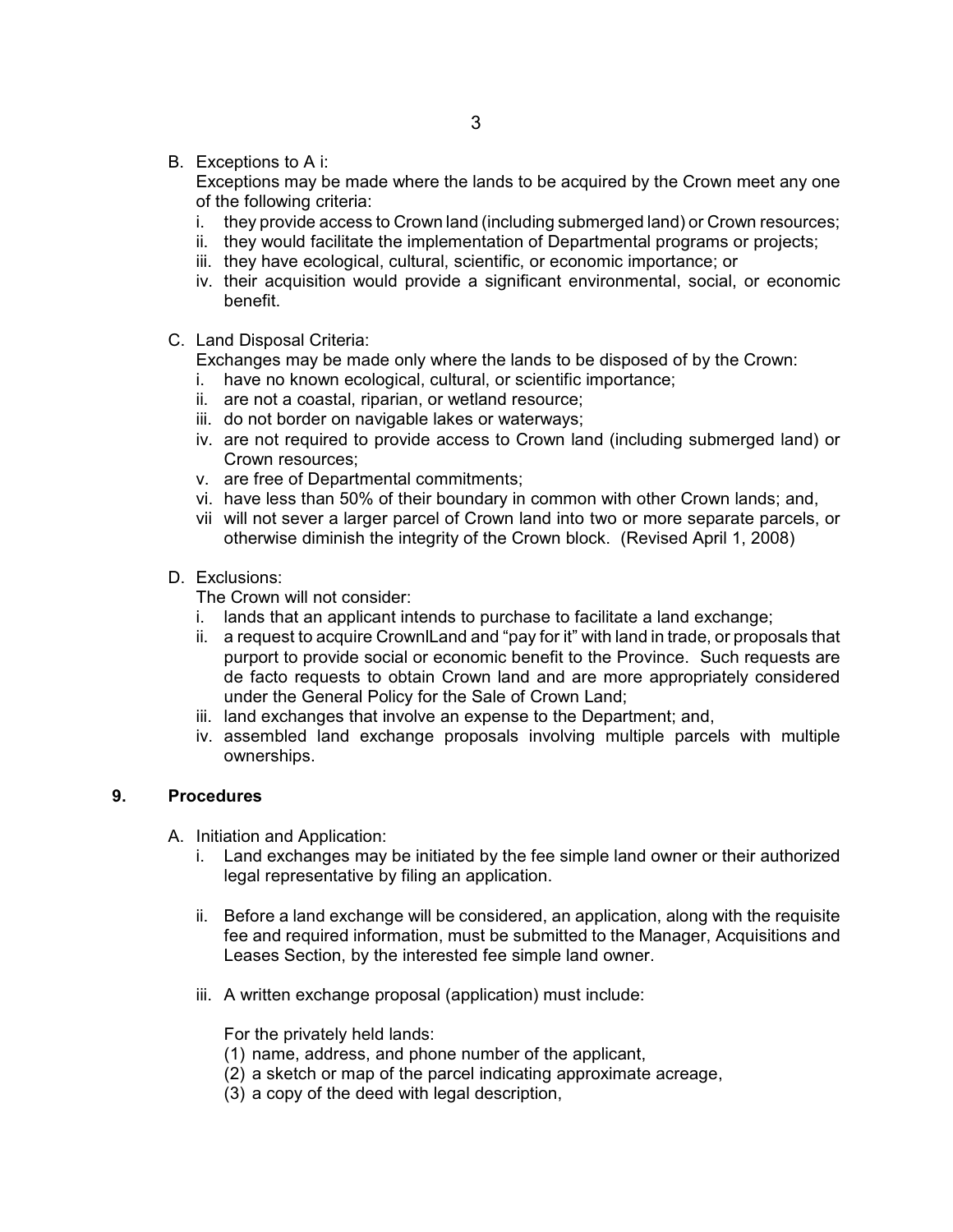- (4) Assessment Account Number or Parcel Identification Number,
- (5) if the applicant is a company or society, its proper name, registered office, address, and registered agent are to be identified. The Company or Society must be in good standing with the Registry of Joint Stock Companies,
- (6) the reason for the land exchange request.

For the Crown-owned lands:

- (1) the parcel desired must be clearly identified, (including approximate acreage) and located on a map.
- iv. There is a per parcel (plus Harmonized Sales Tax) application fee. This fee is nonrefundable and is for processing the application only, and does not imply that the land exchange will be approved.
- v. Applications that obviously do not conform to the criteria of this policy outlined above, may be rejected without review and the applicant advised of the reason for the rejection by the Director, Land Administration Division.
- vi. Where the Crown land requested adjoins other privately held lands not owned by the applicant; the Crown, at its discretion, may provide notice of the land exchange proposal to the adjoining land owners. (Revised April 1, 2008)
- B. Environmental Liabilities:
	- i. The applicant shall provide information on existing and past uses of the lands to be acquired and, where possible, those of adjacent properties.
	- ii. Where environmental contamination is suspected, the Department shall require the applicant, at their own expense, to conduct appropriate tests in accordance with the Department of the Environment and local government standards and to provide a certificate that the lands are free of suspected contaminants.
- C. Review:

Exchanges are subject to review by the Department's Regional IRM team. Evaluations are conducted based on the Policy Directives described in Section 8. Should the IRM review determine that the exchange is not a clear benefit to the Crown, the exchange will be declined and the applicant advised of the reason for the rejection by the Manager, Acquisitions and Leases Section.

D. Appraisals:

Exchanges will be based on the fair market values of the properties.

- i. In order to determine fair market value, the applicant will, at the request of the Department and at the applicant's own expense, have an appraisal conducted for both the privately held land and the Crown property.
- ii. All appraisals must be signed by an appraiser registered to practice in Nova Scotia and must be prepared in accordance with the Terms of Reference found in the Appendix.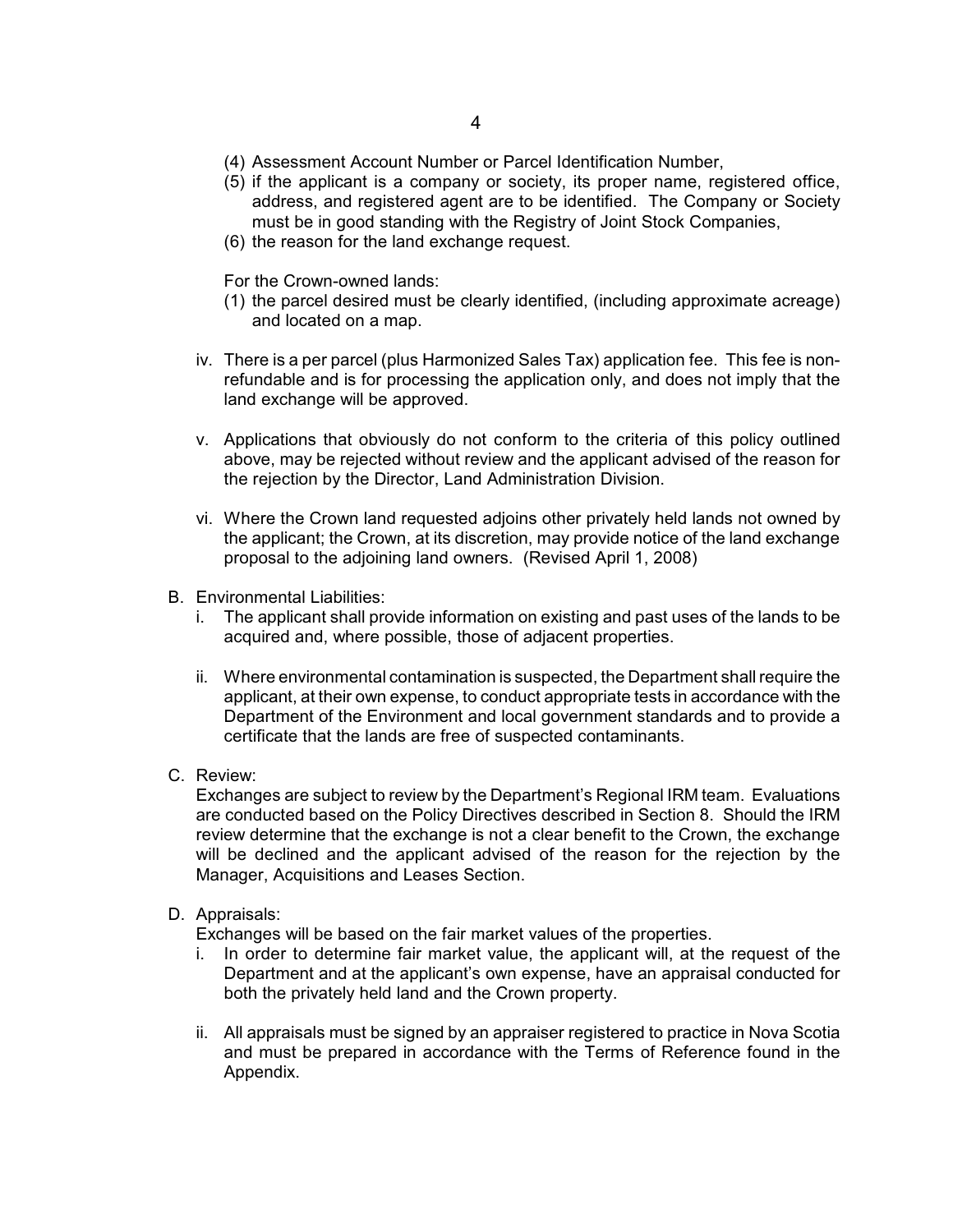- iii. Should the IRM review indicate that the best use of the lands or a portion thereof is as timberland for the production of wood fibre, then the market value shall be determined by a timber cruise conducted in accordance with the Terms of Reference found in the Appendix.
- iv. The appraisal or timber cruise is subject to review and acceptance by the Department of Natural Resources.
- E. Letter of Offer:

A Letter of Offer (Agreement of Purchase and Sale) outlining the terms and conditions of the transaction is sent to the applicant if the land exchange receives an IRM recommendation.

F. Title:

The applicant, at their own expense, shall provide the Crown with an abstract of title, a tax certificate, and a Certificate of Title for their land. All title documents are subject to the review and approval of the Department of Justice.

G. Surveys:

Where a review of the proposed land exchange indicates that a survey of either the Crown and/or the privately held lands is required, the applicant shall seek direction from the Director of Surveys and shall, at their own expense, have a Land Surveyor, licenced to practice in the Province of Nova Scotia, conduct the survey(s) and submit the survey(s) and property description(s) to the Director of Surveys for approval.

No applicant should undertake appraisals, title searches, surveys, etc. in furtherance of an exchange without first receiving instructions from the Manager, Acquisitions and Leases Section.

- H. Governor in Council:
	- i. A submission is prepared for the Governor in Council (Cabinet) if a land exchange proposal receives IRM support, and after the Department receives, reviews, and approves the appraisal or cruise, and title documentation. **All land exchanges with the Department are subject to the review and assent of Cabinet.** Approval, received in the form of an Order in Council (OIC), is at Cabinet's discretion. In the event that the proposed land exchange does not receive Cabinet approval, the applicant will be notified by the Manager, Acquisitions and Leases Section, and the Crown will not be liable for any costs incurred by the applicant for any reason whatsoever.
	- ii. The applicant shall have a period of two years from the issuance of the OIC to satisfy the terms and conditions of the Letter of Offer. Failure to comply may result in the OIC being rescinded without advance notice.
- I. Expenses:

In addition to the application fee, the applicant must bear the costs of any applicable taxes and expenses, including but not limited to, Deed Transfer Tax, Harmonized Sales Tax, property taxes to the date of completion, and Registry of Deeds recording fees.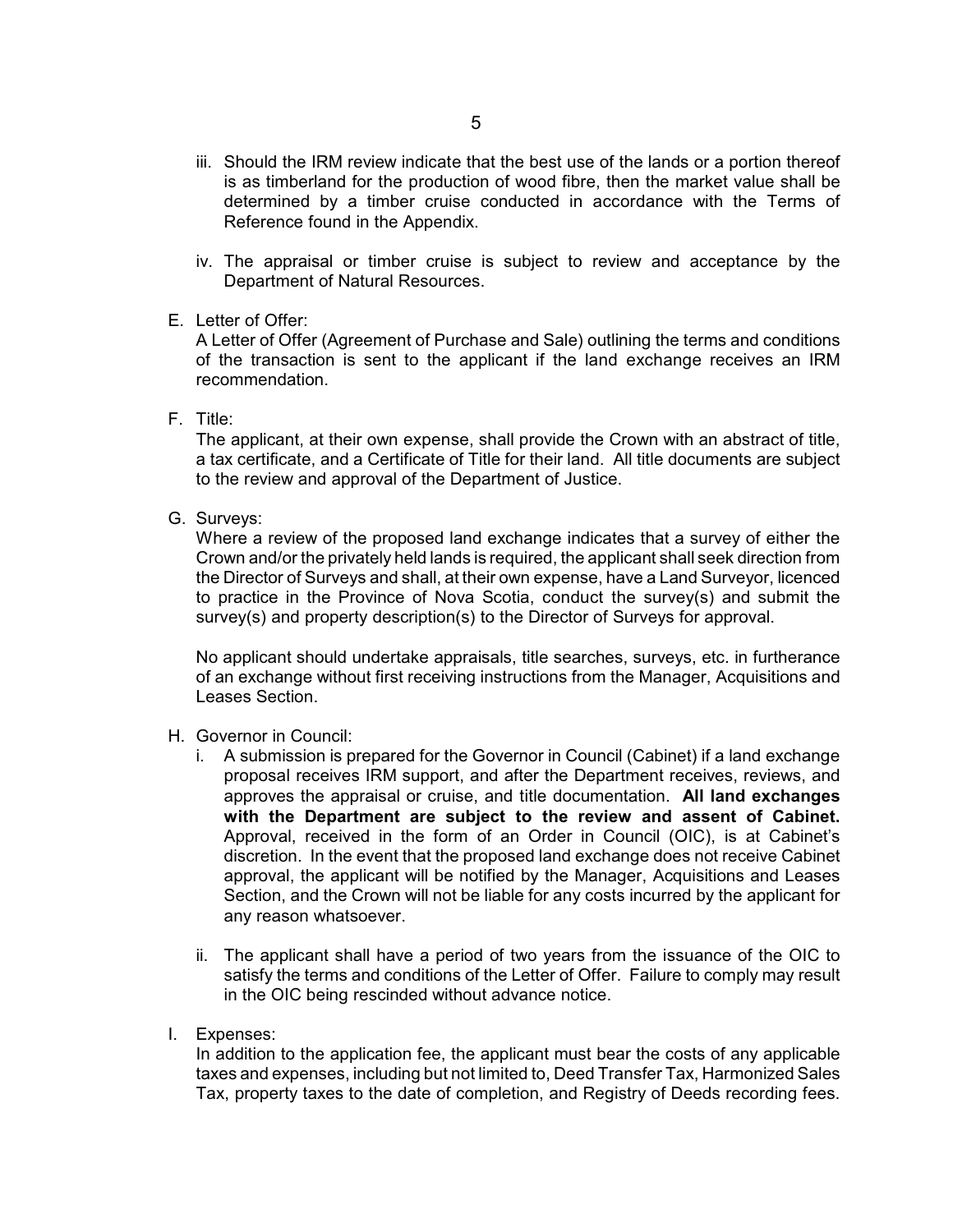The applicant is also responsible for payment to the Department of any difference in land values (as determined by appraisal or timber cruise prepared in accordance with the Terms of Reference found in the Appendix) in favour of the Crown.

- J. Conveyancing:
	- i. For the conveyance from the Crown to the applicant, the Department will prepare either a Grant, which shall include any applicable reservations, or a Quit Claim Deed. The Crown does not issue a Warranty Deed; it is the responsibility of the applicant to confirm the sufficiency of the Crown's title.
	- ii. For the conveyance from the applicant to the Crown, the Department will prepare a Warranty Deed.
- K. Process:

Typically, it may take two to four years from the time the application is received through to completion of the transaction. In some cases, depending on the situation and the property, it may take longer.

#### **10. Waiver**

The Minister of Natural Resources reserves the right to waive any of the terms and conditions outlined above.

#### **11. Inquiries**

Inquiries concerning this policy may be directed to the Director, Land Administration Division, and those concerning land exchange applications should be directed to the Manager, Acquisitions and Leases Section, at the following address: Department of Natural Resources, Land Administration Division, P.O. Box 698, Halifax, Nova Scotia, B3J 2T9, Tel. (902) 424-4061.